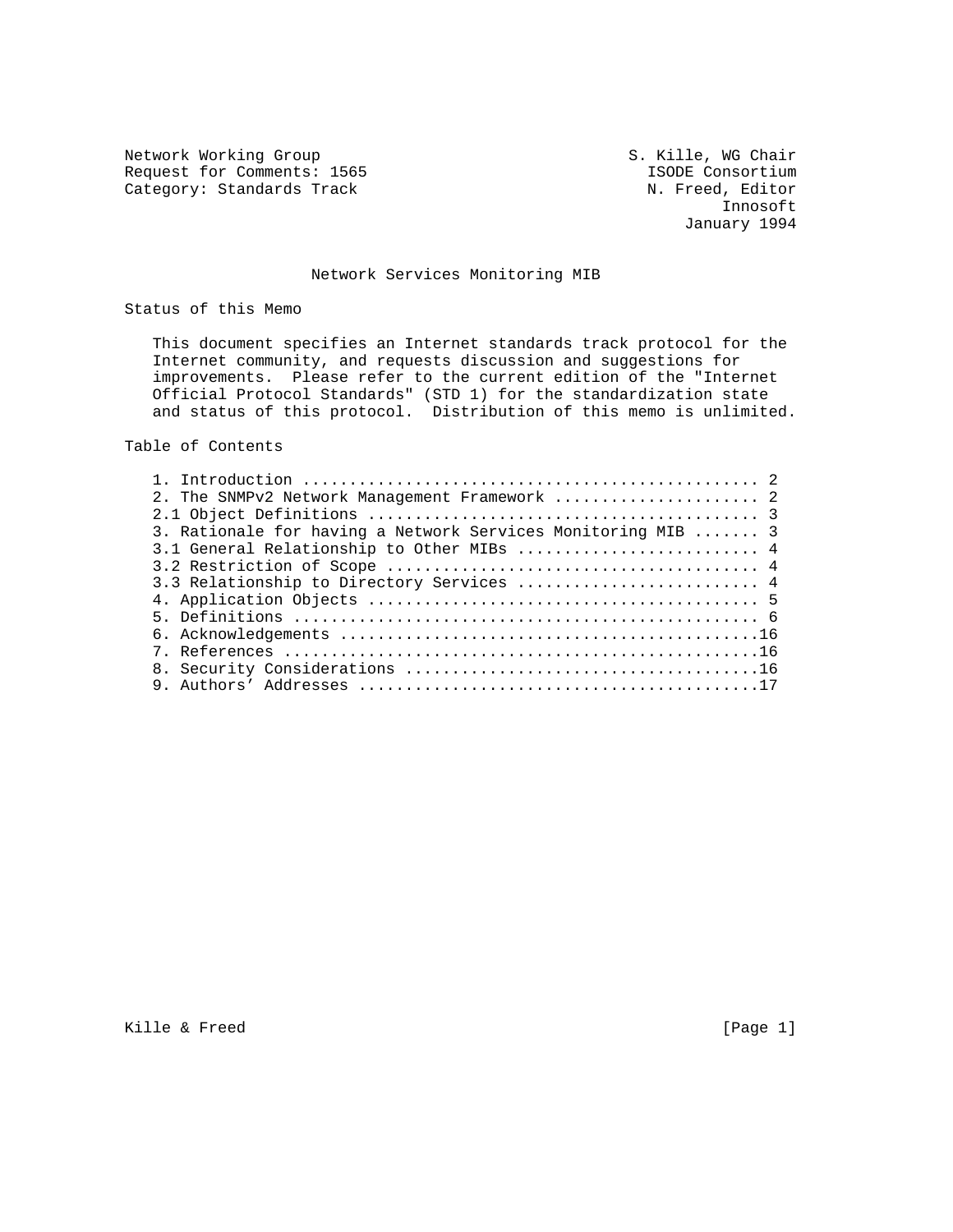### 1. Introduction

 There are a wide range of networked applications for which it is appropriate to provide SNMP Monitoring. This includes both TCP/IP and OSI applications. This document defines a MIB which contains the elements common to the monitoring of any network service application. This information includes a table of all monitorable network service applications, a count of the associations (connections) to each application, and basic information about the parameters and status of each application-related association.

 This MIB may be used on its own for any application, and for most simple applications this will suffice. This MIB is also designed to serve as a building block which can be used in conjunction with application-specific monitoring and management. Two examples of this are MIBs defining additional variables for monitoring a Message Transfer Agent (MTA) service or a Directory Service Agent (DSA) service. It is expected that further MIBs of this nature will be specified.

 This MIB does not attempt to provide facilities for management of the host or hosts the network service application runs on, nor does it provide facilities for monitoring applications that provide something other than a network service. Host resource and general application monitoring is handled by the Host Resources MIB.

2. The SNMPv2 Network Management Framework

 The SNMPv2 Network Management Framework consists of four major components. They are:

- o RFC 1442 [1] which defines the SMI, the mechanisms used for describing and naming objects for the purpose of management.
- o STD 17, RFC 1213 [2] defines MIB-II, the core set of managed objects for the Internet suite of protocols.
- o RFC 1445 [3] which defines the administrative and other architectural aspects of the framework.
- o RFC 1448 [4] which defines the protocol used for network access to managed objects.

 The Framework permits new objects to be defined for the purpose of experimentation and evaluation.

Kille & Freed [Page 2]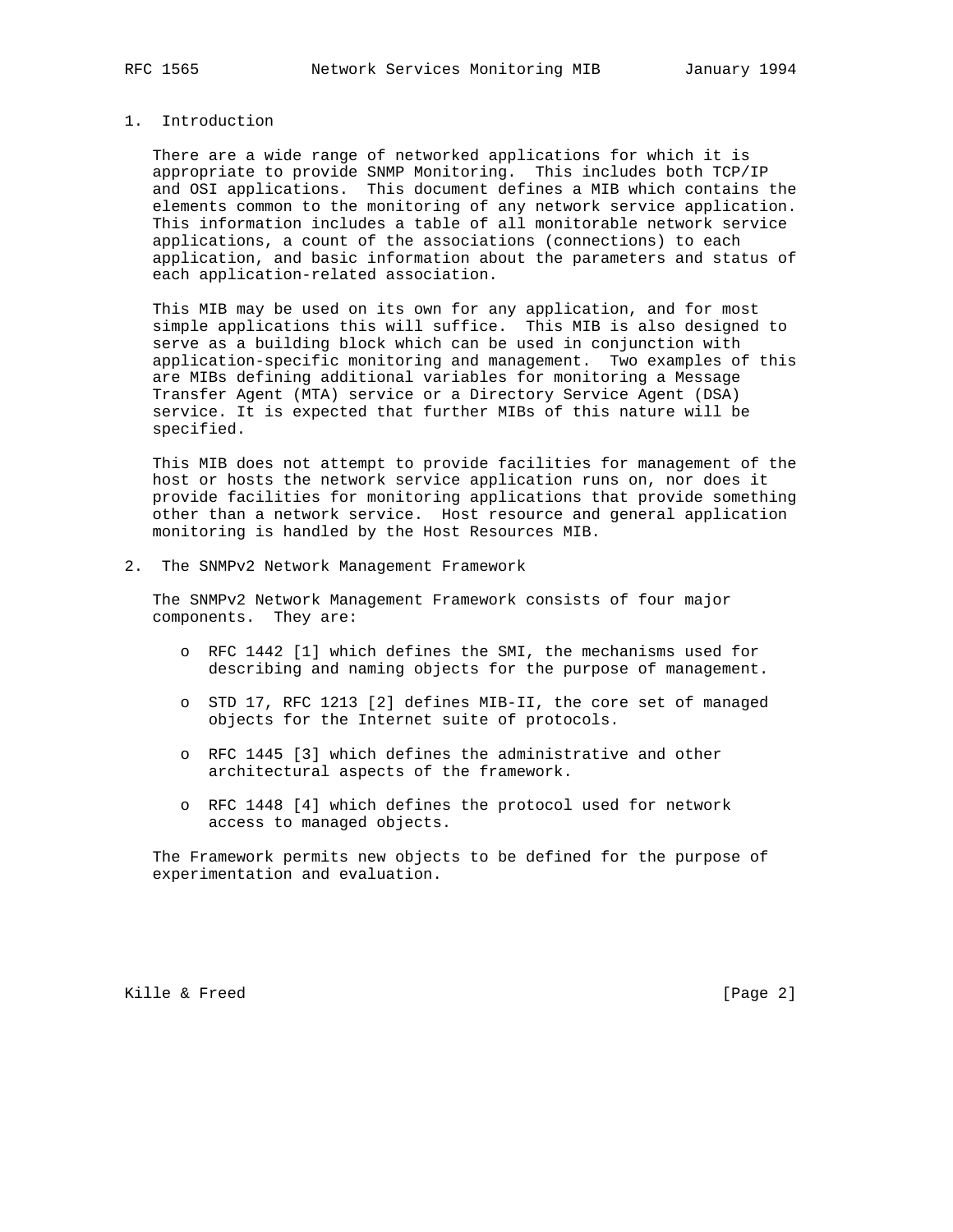# 2.1 Object Definitions

 Managed objects are accessed via a virtual information store, termed the Management Information Base or MIB. Objects in the MIB are defined using the subset of Abstract Syntax Notation One (ASN.1) defined in the SMI. In particular, each object type is named by an OBJECT IDENTIFIER, an administratively assigned name. The object type together with an object instance serves to uniquely identify a specific instantiation of the object. For human convenience, we often use a textual string, termed the descriptor, to refer to the object type.

3. Rationale for having a Network Services Monitoring MIB

 Much effort has been expended in developing tools to manage lower layer network facilities. However, relatively little work has been done on managing application layer entities. It is neither efficient nor reasonable to manage all aspects of application layer entities using only lower layer information. Moreover, the difficulty of managing application entities in this way increases dramatically as application entities become more complex.

 This leads to a substantial need to monitor applications which provide network services, particularly distributed components such as MTAs and DSAs, by monitoring specific aspects of the application itself. Reasons to monitor such components include but are not limited to measuring load, detecting broken connectivity, isolating system failures, and locating congestion.

 In order to manage network service applications effectively two requirements must be met:

- (1) It must be possible to monitor a large number of components (typical for a large organization).
- (2) Application monitoring must be integrated into general network management.

 This specification defines simple read-only access; this is sufficient to determine up/down status and provide an indication of a broad class of operational problems.

Kille & Freed [Page 3]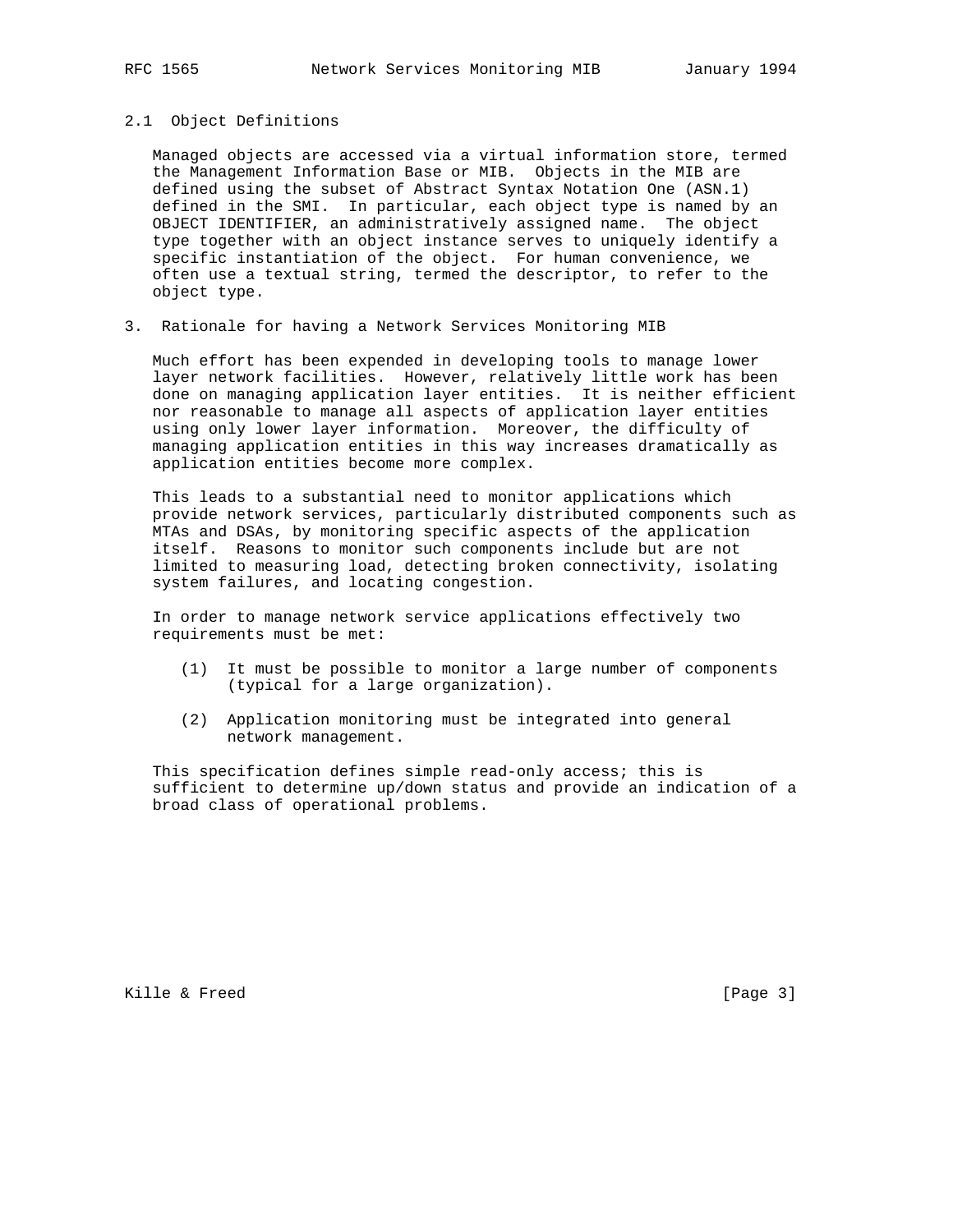3.1 General Relationship to Other MIBs

 This MIB is intended to only provide facilities common to the monitoring of any network service application. It does not provide all the facilities necessary to monitor any specific application. Each specific type of network service application is expected to have a MIB of its own that makes use of these common facilities.

3.2 Restriction of Scope

 The framework provided here is very minimal; there is a lot more that could be done. For example:

- (1) General network service application configuration monitoring and control.
- (2) Detailed examination and modification of individual entries in service-specific request queues.
- (3) Probing to determine the status of a specific request (e.g. the location of a mail message with a specific message-id).
- (4) Requesting that certain actions be performed (e.g. forcing an immediate connection and transfer of pending messages to some specific system).

 All these capabilities are both impressive and useful. However, these capabilities would require provisions for strict security checking. These capabilities would also mandate a much more complex design, with many characteristics likely to be fairly implementation-specific. As a result such facilities are likely to be both contentious and difficult to implement.

 This document religiously keeps things simple and focuses on the basic monitoring aspect of managing applications providing network services. The goal here is to provide a framework which is simple, useful, and widely implementable.

3.3 Relationship to Directory Services

 Use of and management of directory services already is tied up with network service application management. There are clearly many things which could be dealt with by directory services and protocols. We take the line here that static configuration information is both provided by and dealt with by directory services and protocols. The emphasis here is on transient application status.

Kille & Freed [Page 4]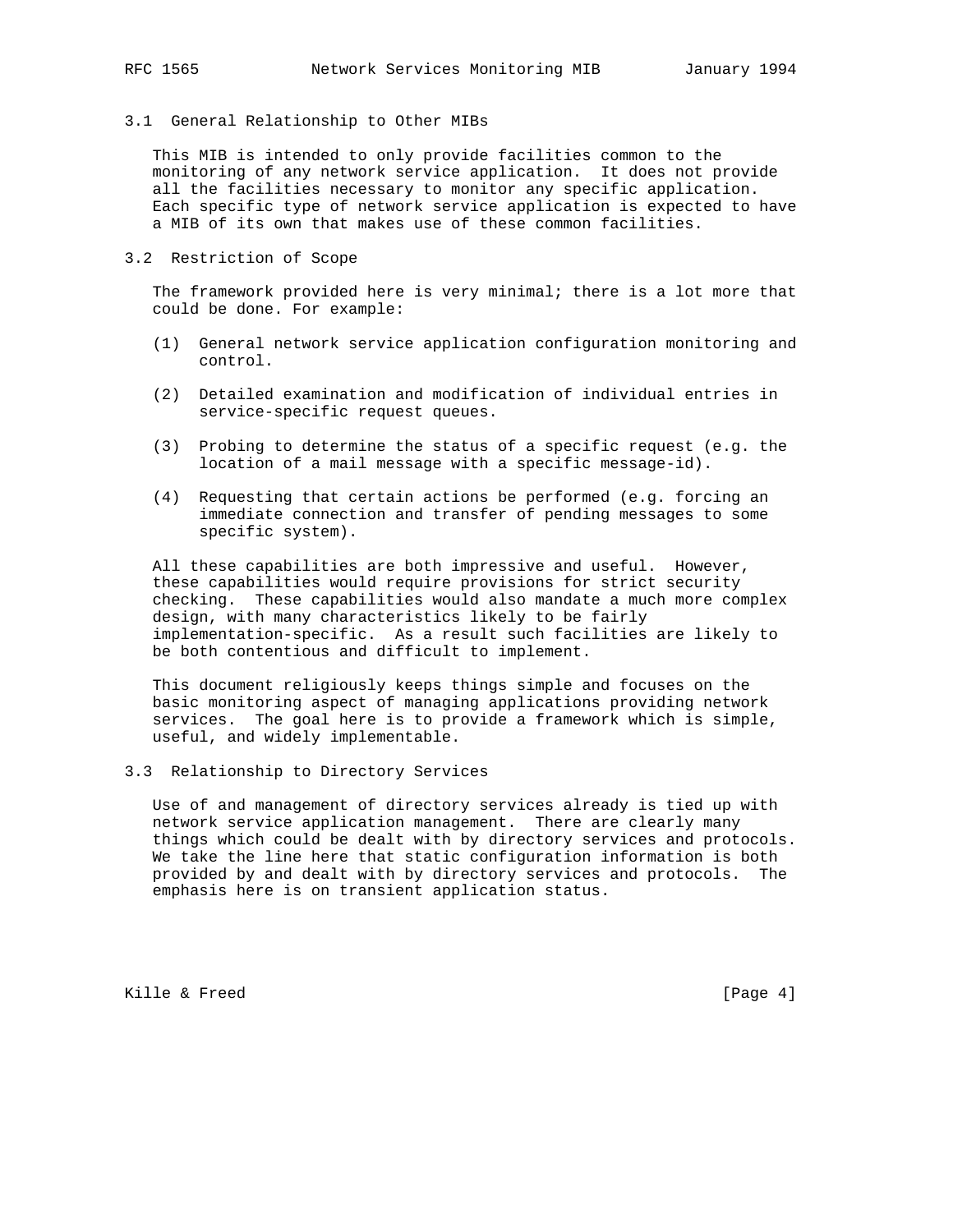By placing static information in the directory, the richness and linkage of the directory information framework does not need to be repeated in the MIB. Static information is information which has a mean time to change of the order of days or longer.

 When information about network service applications is stored in the directory (regardless of whether or not the network service application makes direct use of the directory), it is recommended that a linkage be established, so that:

- (1) The managed object contains its own directory name. This allows all directory information to be obtained by reference. This will let a SNMP monitor capable of performing directory queries present this information to the manager in an appropriate format. It is intended that this will be the normal case.
- (2) The directory will reference the location of the SNMP agent, so that an SNMP capable directory query agent could probe dynamic characteristics of the object.
- (3) This approach could be extended further, so that the SNMP attributes are modelled as directory attributes. This would dramatically simplify the design of directory service agents that use SNMP to obtain the information they need.
- 4. Application Objects

 This MIB defines a set of general purpose attributes which would be appropriate for a range of applications that provide network services. Both OSI and non-OSI services can be accomodated. Additional tables defined in extensions to this MIB provide attributes specific to specific network services.

 A table is defined which will have one row for each network service application running on the system. The only static information held on the application is its name. All other static information should be obtained from various directory services. The applDirectoryName is an external key, which allows an SNMP MIB entry to be cleanly related to the X.500 Directory. In SNMP terms, the applications are grouped in a table called applTable, which is indexed by an integer key applIndex.

The type of the application will be determined by one or both of:

- (1) Additional MIB variables specific to the applications.
- (2) An association to the application of a specific protocol.

Kille & Freed [Page 5]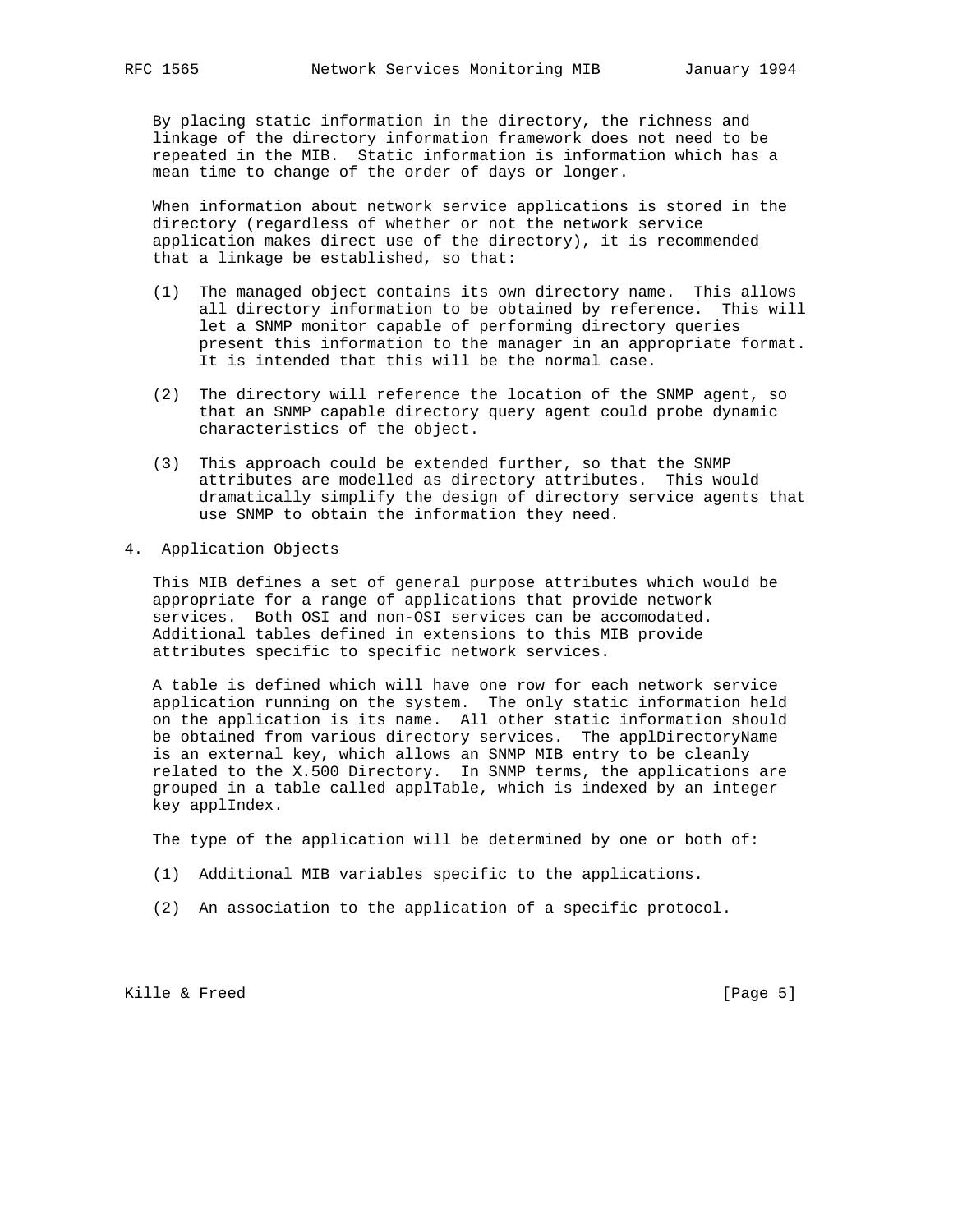5. Definitions APPLICATION-MIB DEFINITIONS ::= BEGIN IMPORTS OBJECT-TYPE, Counter32, Gauge32 FROM SNMPv2-SMI mib-2 FROM RFC1213-MIB DisplayString, TimeStamp FROM SNMPv2-TC; -- Textual conventions -- DistinguishedName [5] is used to refer to objects in the -- directory. DistinguishedName ::= TEXTUAL-CONVENTION STATUS current DESCRIPTION "A Distinguished Name represented in accordance with RFC1485." SYNTAX DisplayString application MODULE-IDENTITY LAST-UPDATED "9311280000Z" ORGANIZATION "IETF Mail and Directory Management Working Group" CONTACT-INFO Ned Freed Postal: Innosoft International, Inc. 250 West First Street, Suite 240 Claremont, CA 91711 **US** *US*  Tel: +1 909 624 7907 Fax: +1 909 621 5319 E-Mail: ned@innosoft.com" DESCRIPTION "The MIB module describing network service applications"  $::=$  { mib-2 27 } -- The basic applTable contains a list of the application -- entities.

Kille & Freed [Page 6]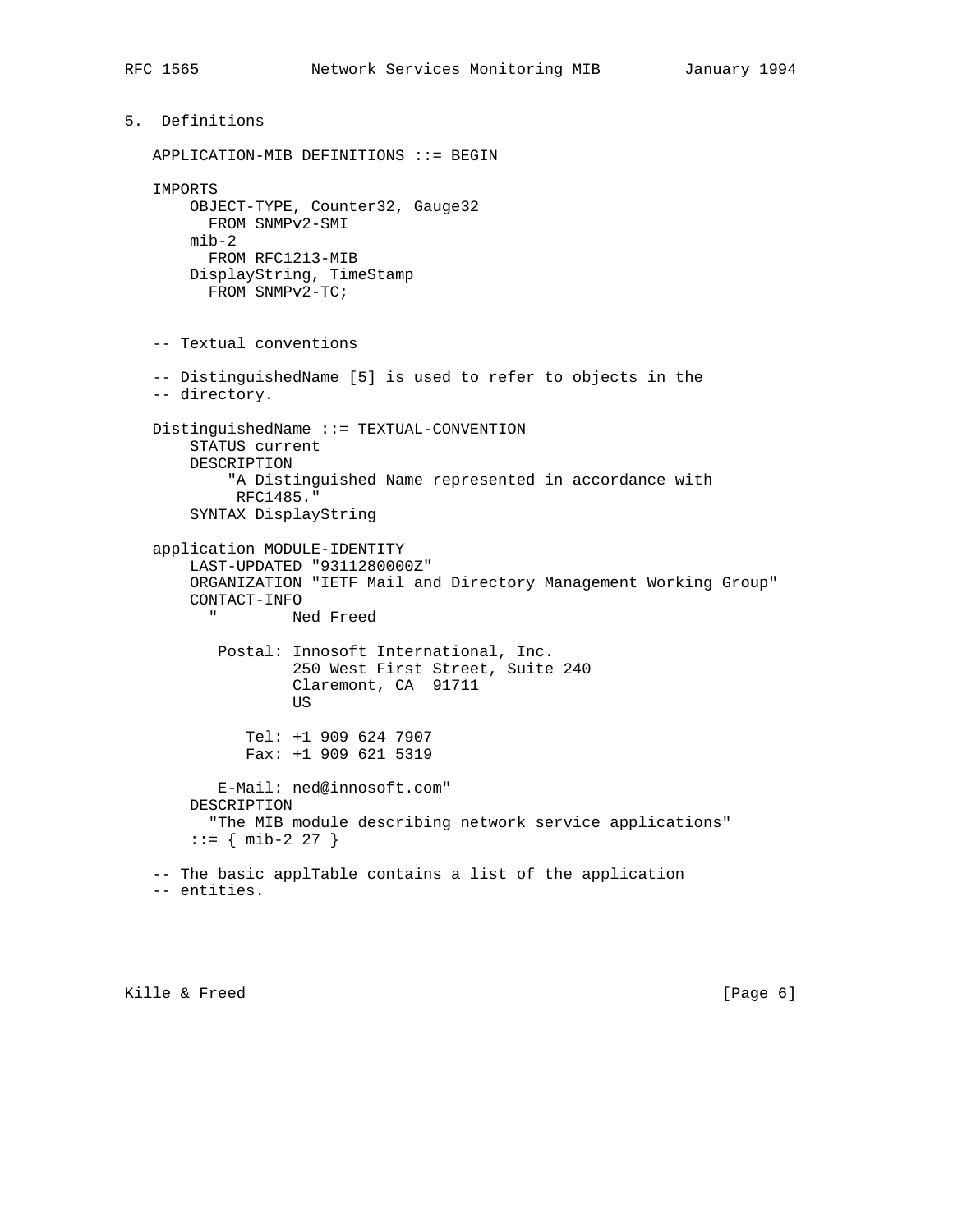```
 applTable OBJECT-TYPE
     SYNTAX SEQUENCE OF ApplEntry
     MAX-ACCESS not-accessible
     STATUS current
     DESCRIPTION
         "The table holding objects which apply to all different
          kinds of applications providing network services."
    ::= {application 1}
 applEntry OBJECT-TYPE
     SYNTAX ApplEntry
     MAX-ACCESS not-accessible
     STATUS current
     DESCRIPTION
      "An entry associated with a network service application."
     INDEX {applIndex}
    ::= {applTable 1}
 ApplEntry ::= SEQUENCE {
     applIndex
         INTEGER,
     applName
         DisplayString,
     applDirectoryName
         DistinguishedName,
     applVersion
         DisplayString,
     applUptime
         TimeStamp,
     applOperStatus
         INTEGER,
     applLastChange
         TimeStamp,
     applInboundAssociations
         Gauge32,
     applOutboundAssociations
         Gauge32,
     applAccumulatedInboundAssociations
         Counter32,
     applAccumulatedOutboundAssociations
         Counter32,
     applLastInboundActivity
         TimeStamp,
     applLastOutboundActivity
         TimeStamp,
     applRejectedInboundAssociations
         Counter32,
     applFailedOutboundAssociations
```
Kille & Freed [Page 7]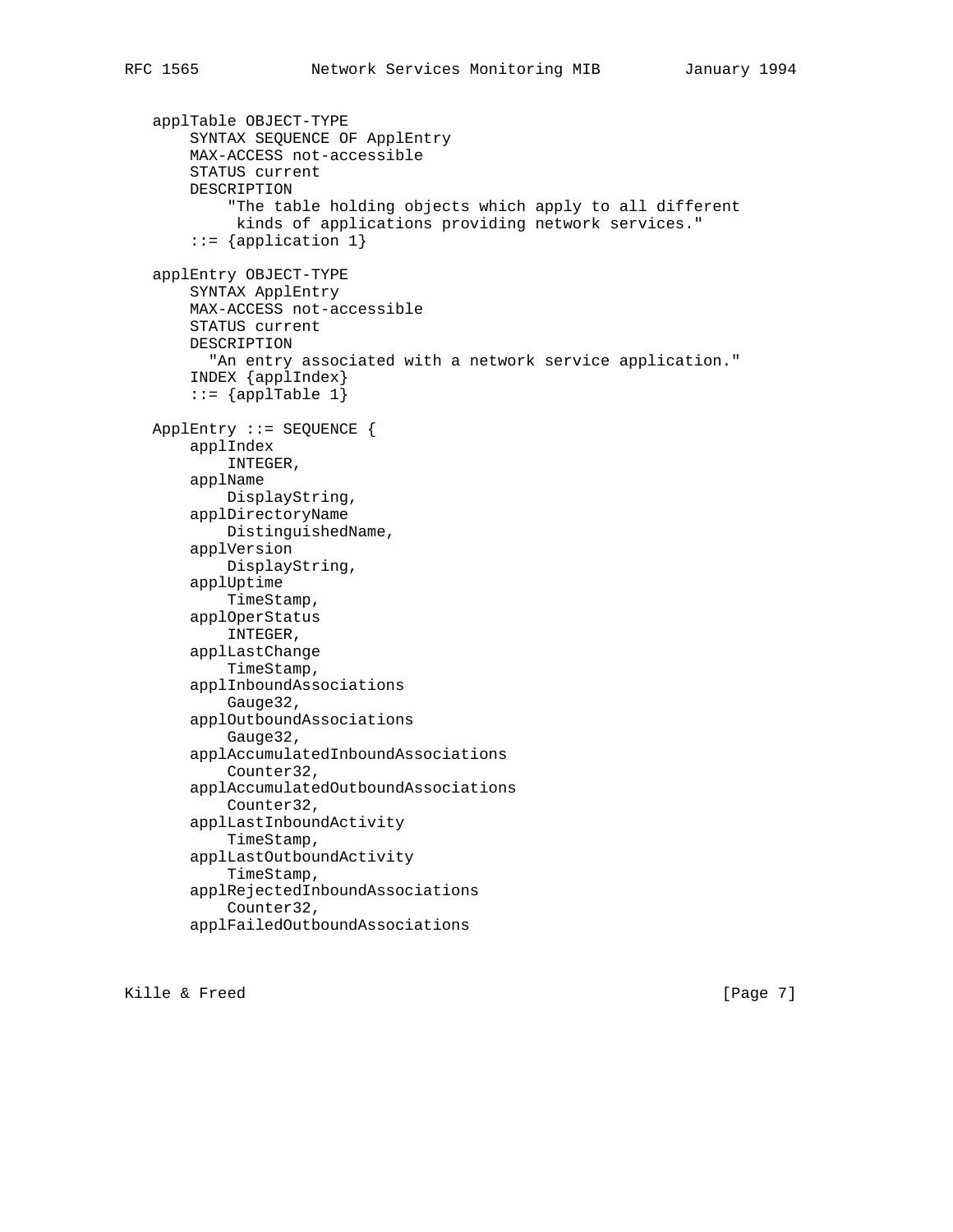Counter32

```
 }
 applIndex OBJECT-TYPE
     SYNTAX INTEGER (1..2147483647)
    MAX-ACCESS not-accessible
    STATUS current
    DESCRIPTION
       "An index to uniquely identify the network service
       application."
     ::= \{applEntry 1\} applName OBJECT-TYPE
    SYNTAX DisplayString
    MAX-ACCESS read-only
     STATUS current
    DESCRIPTION
       "The name the network service application chooses to be
       known by."
     ::= \{applEntry 2\} applDirectoryName OBJECT-TYPE
    SYNTAX DistinguishedName
    MAX-ACCESS read-only
    STATUS current
    DESCRIPTION
       "The Distinguished Name of the directory entry where
        static information about this application is stored.
        An empty string indicates that no information about
        the application is available in the directory."
    ::= {applEntry 3}
 applVersion OBJECT-TYPE
    SYNTAX DisplayString
    MAX-ACCESS read-only
    STATUS current
    DESCRIPTION
      "The version of network service application software."
    ::= \{applEntry 4\}
```
Kille & Freed [Page 8]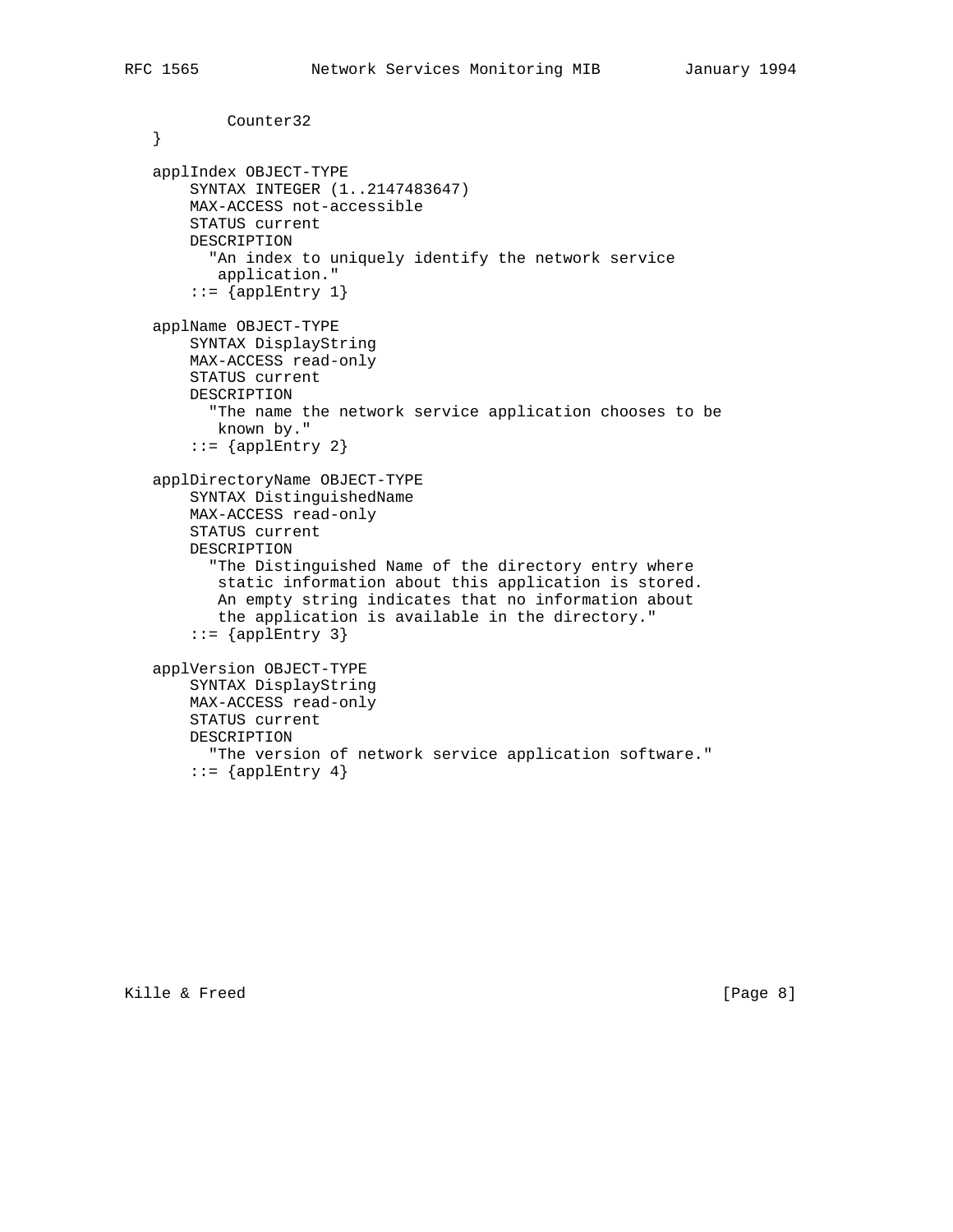```
 applUptime OBJECT-TYPE
     SYNTAX TimeStamp
     MAX-ACCESS read-only
     STATUS current
    DESCRIPTION
       "The value of sysUpTime at the time the network service
        application was last initialized. If the application was
        last initialized prior to the last initialization of the
        network management subsystem, then this object contains
       a zero value."
     ::= \{applEntry 5\} applOperStatus OBJECT-TYPE
    SYNTAX INTEGER {
     up(1),
       down(2),
       halted(3),
       congested(4),
      restarting(5)
     }
     MAX-ACCESS read-only
     STATUS current
    DESCRIPTION
       "Indicates the operational status of the network service
        application. 'down' indicates that the network service is
        not available. 'running' indicates that the network service
        is operational and available. 'halted' indicates that the
        service is operational but not available. 'congested'
        indicates that the service is operational but no additional
        inbound associations can be accomodated. 'restarting'
        indicates that the service is currently unavailable but is
        in the process of restarting and will be available soon."
     ::= \{applEntry 6\} applLastChange OBJECT-TYPE
    SYNTAX TimeStamp
    MAX-ACCESS read-only
     STATUS current
    DESCRIPTION
       "The value of sysUpTime at the time the network service
        application entered its current operational state. If
        the current state was entered prior to the last
        initialization of the local network management subsystem,
        then this object contains a zero value."
    ::= {applEntry 7}
```
Kille & Freed [Page 9]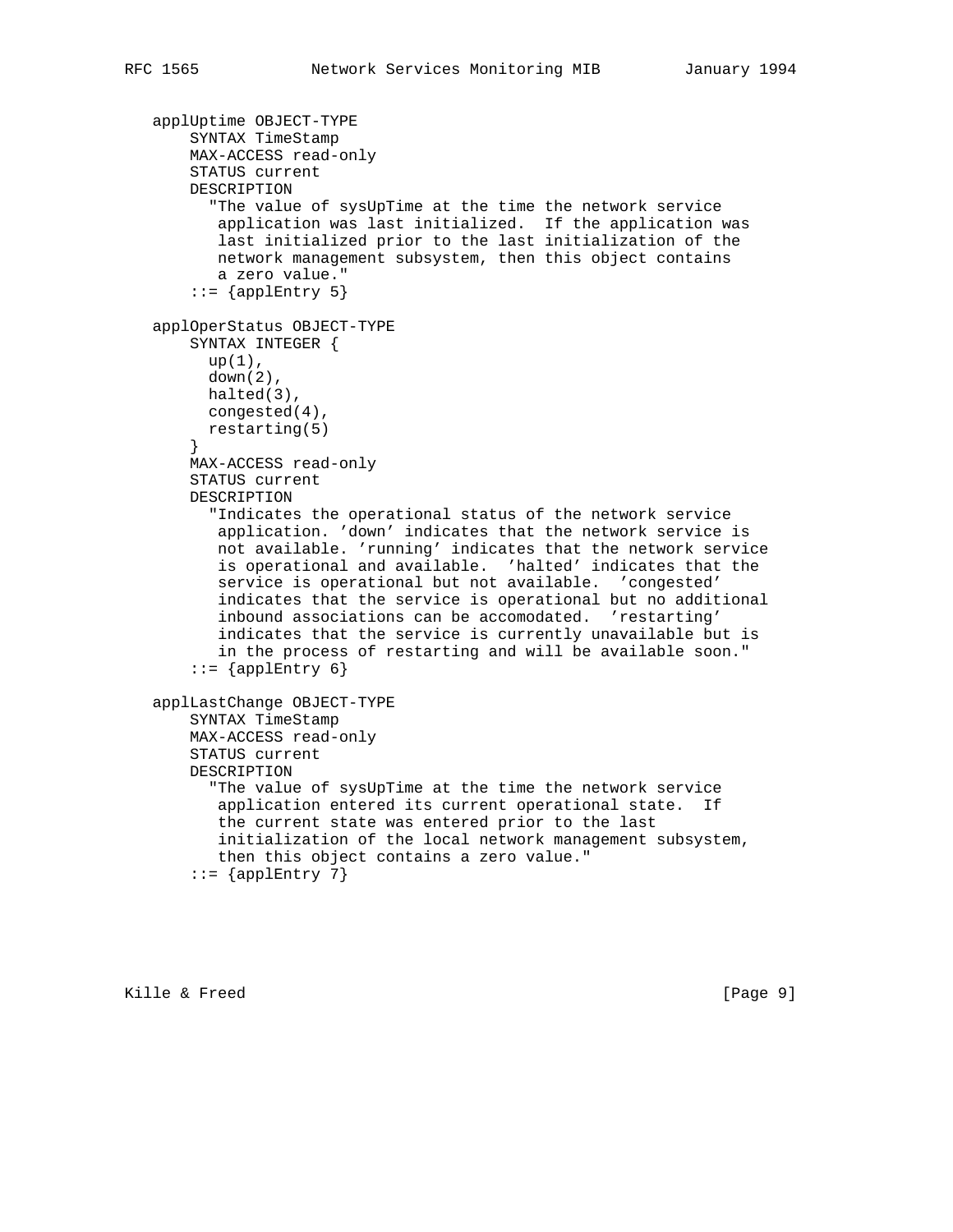```
 applInboundAssociations OBJECT-TYPE
     SYNTAX Gauge32
    MAX-ACCESS read-only
     STATUS current
    DESCRIPTION
       "The number of current associations to the network service
        application, where it is the responder. For dynamic single
        threaded processes, this will be the number of application
        instances."
     ::= \{applEntry 8\} applOutboundAssociations OBJECT-TYPE
     SYNTAX Gauge32
     MAX-ACCESS read-only
     STATUS current
     DESCRIPTION
       "The number of current associations to the network service
        application, where it is the initiator. For dynamic single
        threaded processes, this will be the number of application
        instances."
     ::= \{applEntry 9\} applAccumulatedInboundAssociations OBJECT-TYPE
     SYNTAX Counter32
    MAX-ACCESS read-only
    STATUS current
    DESCRIPTION
       "The total number of associations to the application entity
        since application initialization, where it was the responder.
        For dynamic single threaded processes, this will be the
        number of application instances."
    ::= {applEntry 10}
 applAccumulatedOutboundAssociations OBJECT-TYPE
     SYNTAX Counter32
    MAX-ACCESS read-only
     STATUS current
    DESCRIPTION
       "The total number of associations to the application entity
        since application initialization, where it was the initiator.
        For dynamic single threaded processes, this will be the
        number of application instances."
```
 $::=$  {applEntry 11}

Kille & Freed [Page 10]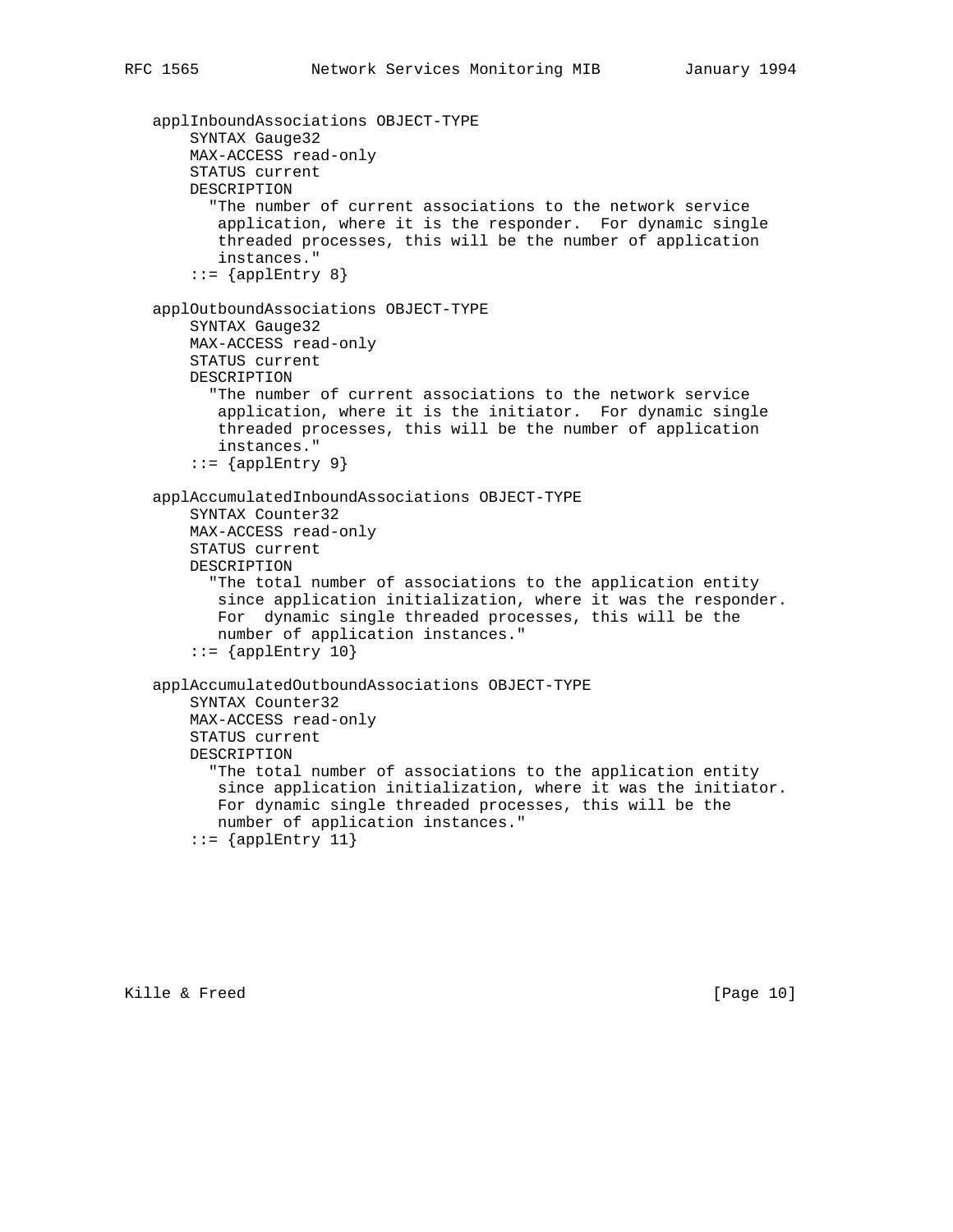```
 applLastInboundActivity OBJECT-TYPE
     SYNTAX TimeStamp
    MAX-ACCESS read-only
     STATUS current
    DESCRIPTION
       "The value of sysUpTime at the time this application last
       had an inbound association. If the last association
        occurred prior to the last initialization of the network
        subsystem, then this object contains a zero value."
    ::= {applEntry 12}
 applLastOutboundActivity OBJECT-TYPE
     SYNTAX TimeStamp
    MAX-ACCESS read-only
     STATUS current
     DESCRIPTION
       "The value of sysUpTime at the time this application last
        had an outbound association. If the last association
        occurred prior to the last initialization of the network
        subsystem, then this object contains a zero value."
    ::= {applEntry 13}
 applRejectedInboundAssociations OBJECT-TYPE
     SYNTAX Counter32
    MAX-ACCESS read-only
    STATUS current
    DESCRIPTION
       "The total number of inbound associations the application
        entity has rejected, since application initialization."
    ::= {applEntry 14}
 applFailedOutboundAssociations OBJECT-TYPE
     SYNTAX Counter32
    MAX-ACCESS read-only
    STATUS current
    DESCRIPTION
       "The total number associations where the application entity
        is initiator and association establishment has failed,
        since application initialization."
    ::= {applEntry 15}
 -- The assocTable augments the information in the applTable
```
- -- with information about associations. Note that two levels
- -- of compliance are specified below, depending on whether
- -- association monitoring is mandated.

Kille & Freed [Page 11]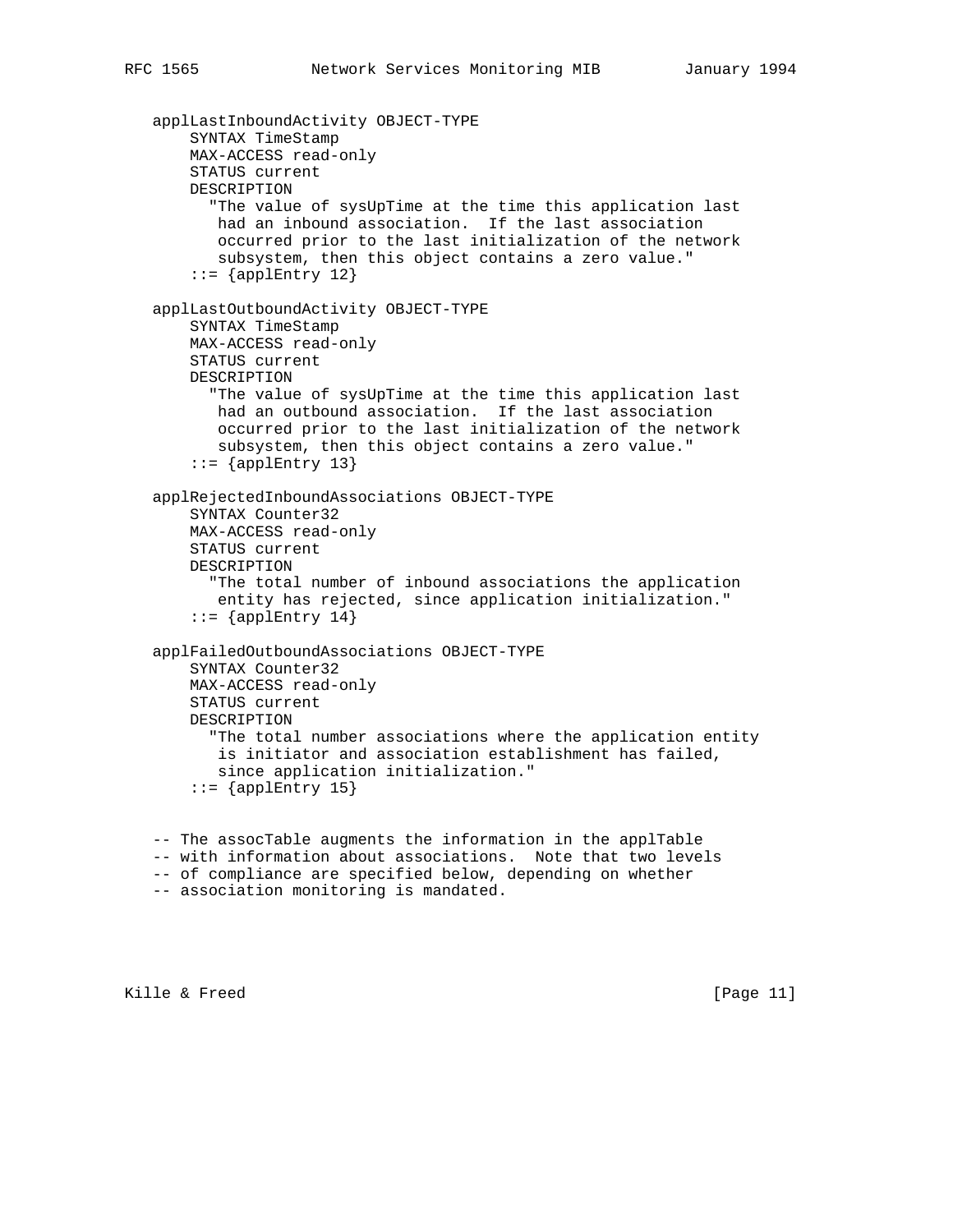```
 assocTable OBJECT-TYPE
     SYNTAX SEQUENCE OF AssocEntry
     MAX-ACCESS not-accessible
     STATUS current
     DESCRIPTION
         "The table holding a set of all active application
          associations."
     ::= {application 2}
 assocEntry OBJECT-TYPE
     SYNTAX AssocEntry
     MAX-ACCESS not-accessible
     STATUS current
     DESCRIPTION
       "An entry associated with an association for a network
        service application."
     INDEX {applIndex, assocIndex}
    ::= {assocTable 1}
 AssocEntry ::= SEQUENCE {
    assocIndex
         INTEGER,
     assocRemoteApplication
        DisplayString,
     assocApplicationProtocol
        OBJECT IDENTIFIER,
     assocApplicationType
         INTEGER,
     assocDuration
        TimeStamp
 }
 assocIndex OBJECT-TYPE
     SYNTAX INTEGER (1..2147483647)
     MAX-ACCESS not-accessible
     STATUS current
     DESCRIPTION
       "An index to uniquely identify each association for a network
        service application."
    ::= {assocEntry 1}
```
Kille & Freed [Page 12]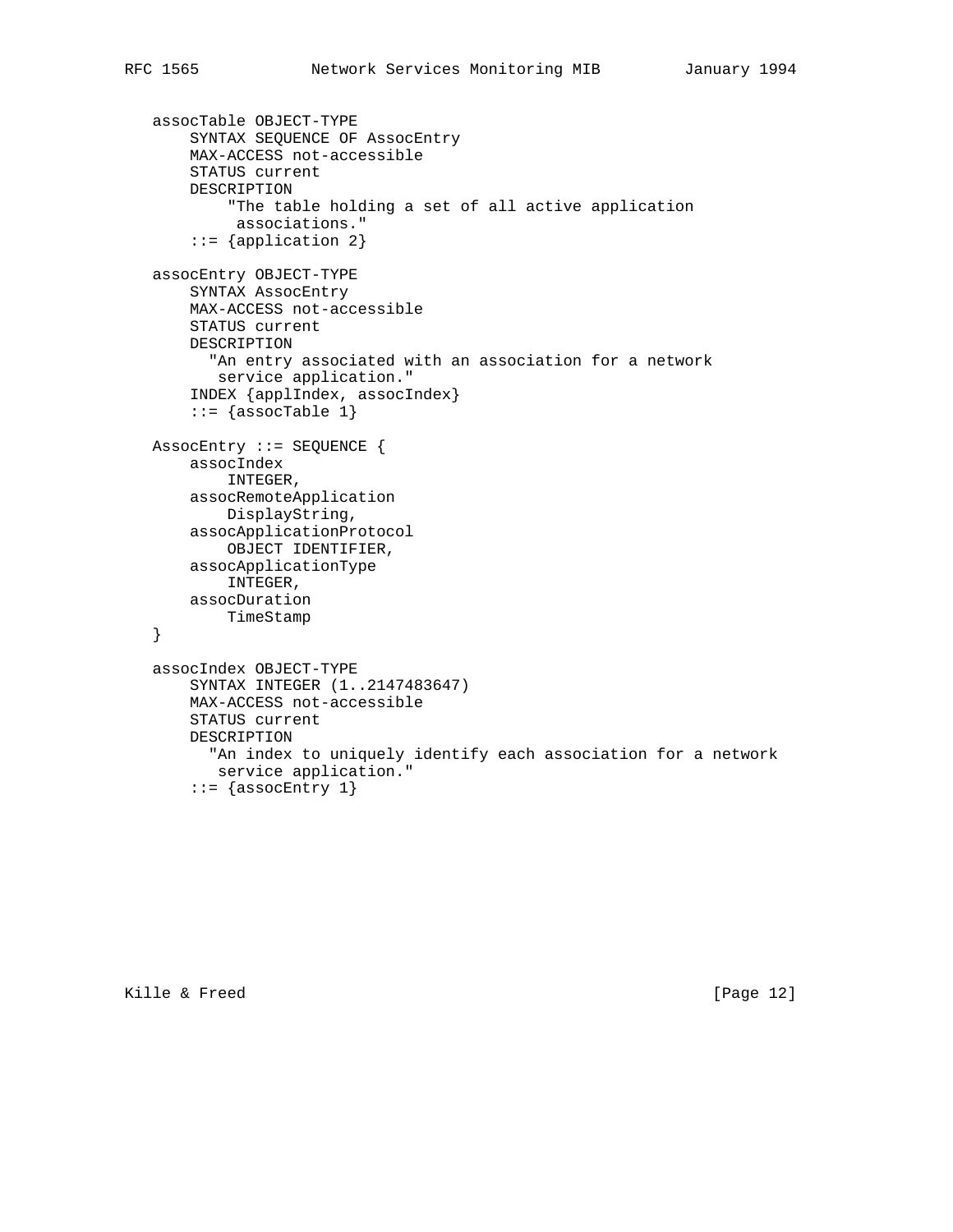```
 assocRemoteApplication OBJECT-TYPE
     SYNTAX DisplayString
    MAX-ACCESS read-only
     STATUS current
    DESCRIPTION
       "The name of the system running remote network service
        application. For an IP-based application this should be
        either a domain name or IP address. For an OSI application
        it should be the string encoded distinguished name of the
        managed object. For X.400(84) MTAs which do not have a
        Distinguished Name, the RFC1327 [6] syntax
        'mta in globalid' should be used."
    ::= {assocEntry 2}
 assocApplicationProtocol OBJECT-TYPE
     SYNTAX OBJECT IDENTIFIER
     MAX-ACCESS read-only
     STATUS current
    DESCRIPTION
       "An identification of the protocol being used for the
        application. For an OSI Application, this will be the
        Application Context. For Internet applications, the IANA
        maintains a registry of the OIDs which correspond to
        well-known applications. If the application protocol is
       not listed in the registry, an OID value of the form
        {applTCPProtoID port} or {applUDProtoID port} are used for
        TCP-based and UDP-based protocols, respectively. In either
        case 'port' corresponds to the primary port number being
       used by the protocol."
    ::= {assocEntry 3}
 assocApplicationType OBJECT-TYPE
    SYNTAX INTEGER {
         ua-initiator(1),
         ua-responder(2),
         peer-initiator(3),
         peer-responder(4)}
     MAX-ACCESS read-only
     STATUS current
     DESCRIPTION
       "This indicates whether the remote application is some type of
        client making use of this network service (e.g. a User Agent)
        or a server acting as a peer. Also indicated is whether the
        remote end initiated an incoming connection to the network
        service or responded to an outgoing connection made by the
       local application."
    ::= {assocEntry 4}
```
Kille & Freed [Page 13]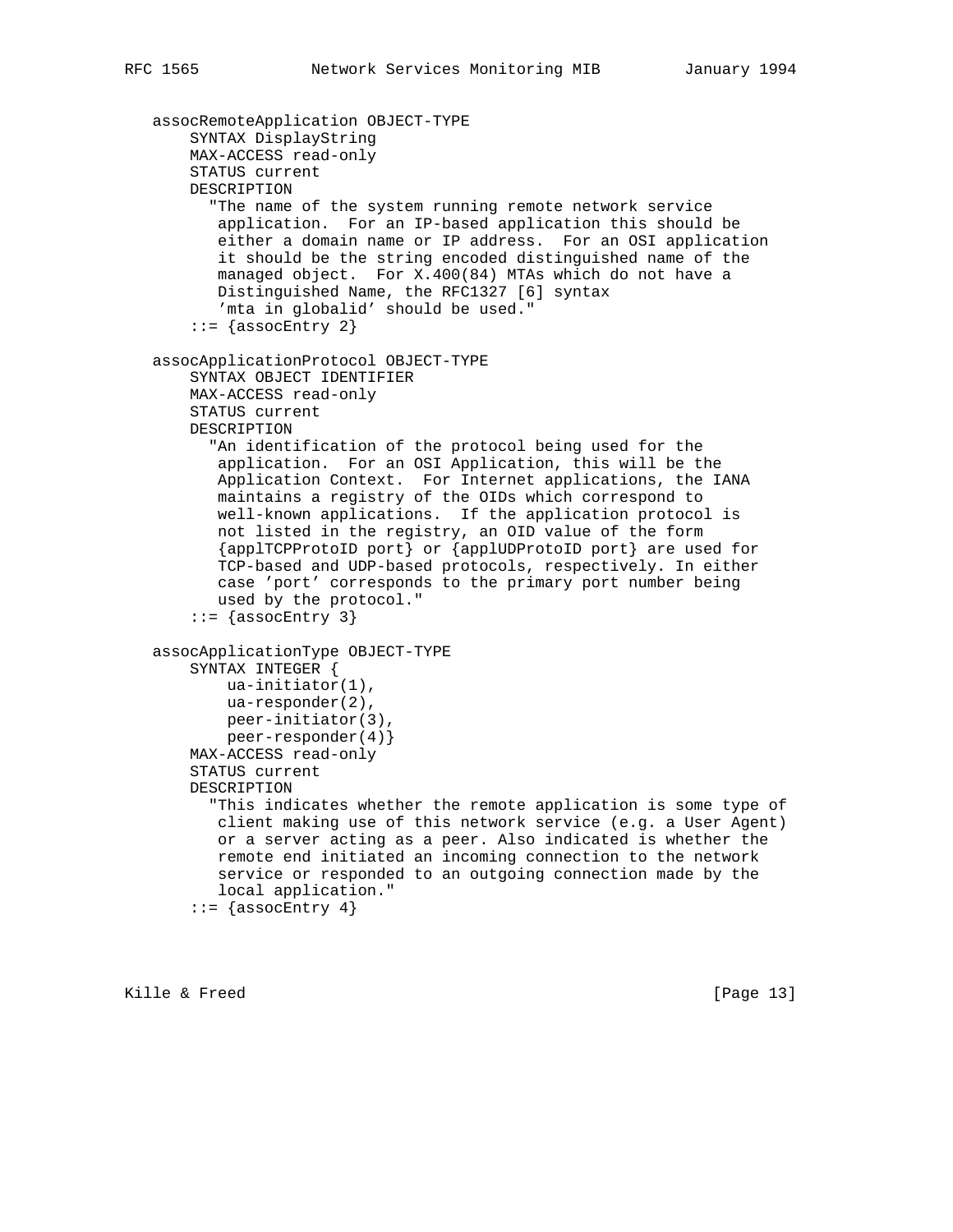```
 assocDuration OBJECT-TYPE
     SYNTAX TimeStamp
     MAX-ACCESS read-only
     STATUS current
     DESCRIPTION
       "The value of sysUpTime at the time this association was
       started. If this association started prior to the last
        initialization of the network subsystem, then this
        object contains a zero value."
    ::= {assocEntry 5}
 -- Conformance information
applConformance OBJECT IDENTIFIER ::= {application 3}
 applGroups OBJECT IDENTIFIER ::= {applConformance 1}
 applCompliances OBJECT IDENTIFIER ::= {applConformance 2}
 -- Compliance statements
 applCompliance MODULE-COMPLIANCE
     STATUS current
     DESCRIPTION
       "The compliance statement for SNMPv2 entities
        which implement the Network Services Monitoring MIB
        for basic monitoring of network service applications."
     MODULE -- this module
       MANDATORY-GROUPS {applGroup}
     ::= {applCompliances 1}
 assocCompliance MODULE-COMPLIANCE
     STATUS current
     DESCRIPTION
       "The compliance statement for SNMPv2 entities which
        implement the Network Services Monitoring MIB for basic
        monitoring of network service applications and their
        associations."
```
MODULE -- this module

::= {applCompliances 2}

MANDATORY-GROUPS {applGroup, assocGroup}

Kille & Freed [Page 14]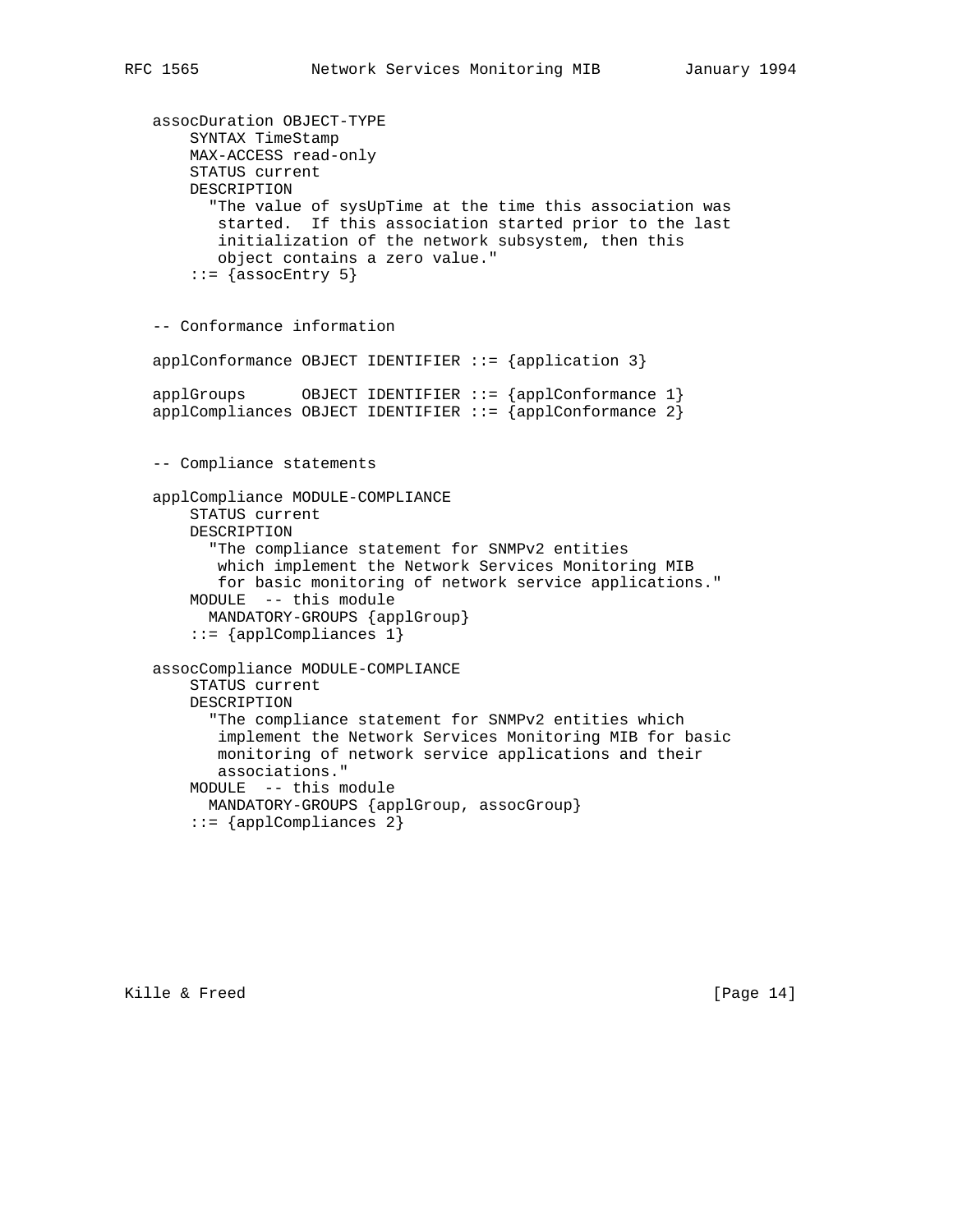```
 -- Units of conformance
 applGroup OBJECT-GROUP
     OBJECTS {
       applName, applVersion, applUptime, applOperStatus,
       applLastChange, applInboundAssociations,
       applOutboundAssociations, applAccumulatedInboundAssociations,
       applAccumulatedOutboundAssociations, applLastInboundActivity,
       applLastOutboundActivity, applRejectedInboundAssociations,
       applFailedOutboundAssociations}
     STATUS current
     DESCRIPTION
       "A collection of objects providing basic monitoring of
       network service applications."
    ::= {applGroups 1}
 assocGroup OBJECT-GROUP
    OBJECTS {
      assocRemoteApplication, assocApplicationProtocol,
       assocApplicationType, assocDuration}
     STATUS current
     DESCRIPTION
       "A collection of objects providing basic monitoring of
       network service applications' associations."
    ::= {applGroups 2}
 -- OIDs of the form {applTCPProtoID port} are intended to be used
 -- for TCP-based protocols that don't have OIDs assigned by other
 -- means. {applUDPProtoID port} serves the same purpose for
```
-- UDP-based protocols. In either case 'port' corresponds to

-- the primary port number being used by the protocol. For example,

```
 -- assuming no other OID is assigned for SMTP, an OID of
```
-- {applTCPProtoID 25} could be used, since SMTP is a TCP-based

```
 -- protocol that uses port 25 as its primary port.
```

```
app1TCPProtocol D OBJECT IDENTIFYER :: = {app1ication 4}applUDPProtoID OBJECT IDENTIFIER ::= {application 5}
```
END

Kille & Freed [Page 15]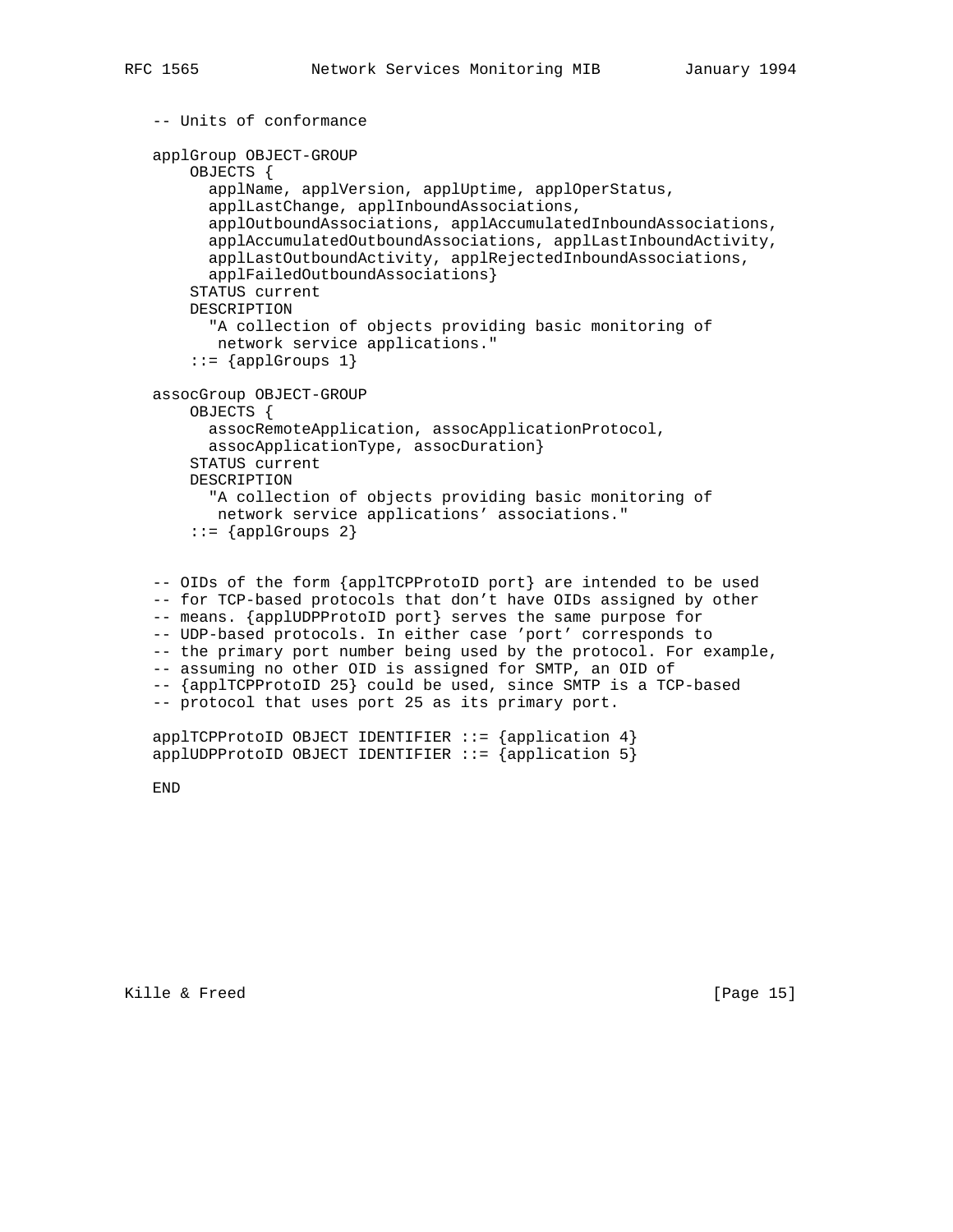## 6. Acknowledgements

 This document is a product of the Mail and Directory Management (MADMAN) Working Group. It is based on an earlier MIB designed by S. Kille, T. Lenggenhager, D. Partain, and W. Yeong.

- 7. References
	- [1] Case, J., McCloghrie, K., Rose, M., and S. Waldbusser, "Structure of Management Information for version 2 of the Simple Network Management Protocol (SNMPv2)", RFC 1442, SNMP Research, Inc., Hughes LAN Systems, Dover Beach Consulting, Inc., Carnegie Mellon University, April 1993.
	- [2] McCloghrie, K., and M. Rose, Editors, "Management Information Base for Network Management of TCP/IP-based internets: MIB-II", STD 17, RFC 1213, Hughes LAN Systems, Performance Systems International, March 1991.
	- [2] Galvin, J., and K. McCloghrie, "Administrative Model for version 2 of the Simple Network Management Protocol (SNMPv2)", RFC 1445, Trusted Information Systems, Hughes LAN Systems, April 1993.
	- [4] Case, J., McCloghrie, K., Rose, M., and S. Waldbusser, "Protocol Operations for version 2 of the Simple Network Management Protocol (SNMPv2)", RFC 1448, SNMP Research, Inc., Hughes LAN Systems, Dover Beach Consulting, Inc., Carnegie Mellon University, April 1993.
	- [5] Kille, S., "A String Representation of Distinguished Names", RFC 1485, ISODE Consortium, July 1993.
	- [6] Kille, S., "Mapping between X.400(1988) / ISO 10021 and RFC822", RFC 1327, University College London, May 1992.
- 8. Security Considerations

Security issues are not discussed in this memo.

Kille & Freed [Page 16]